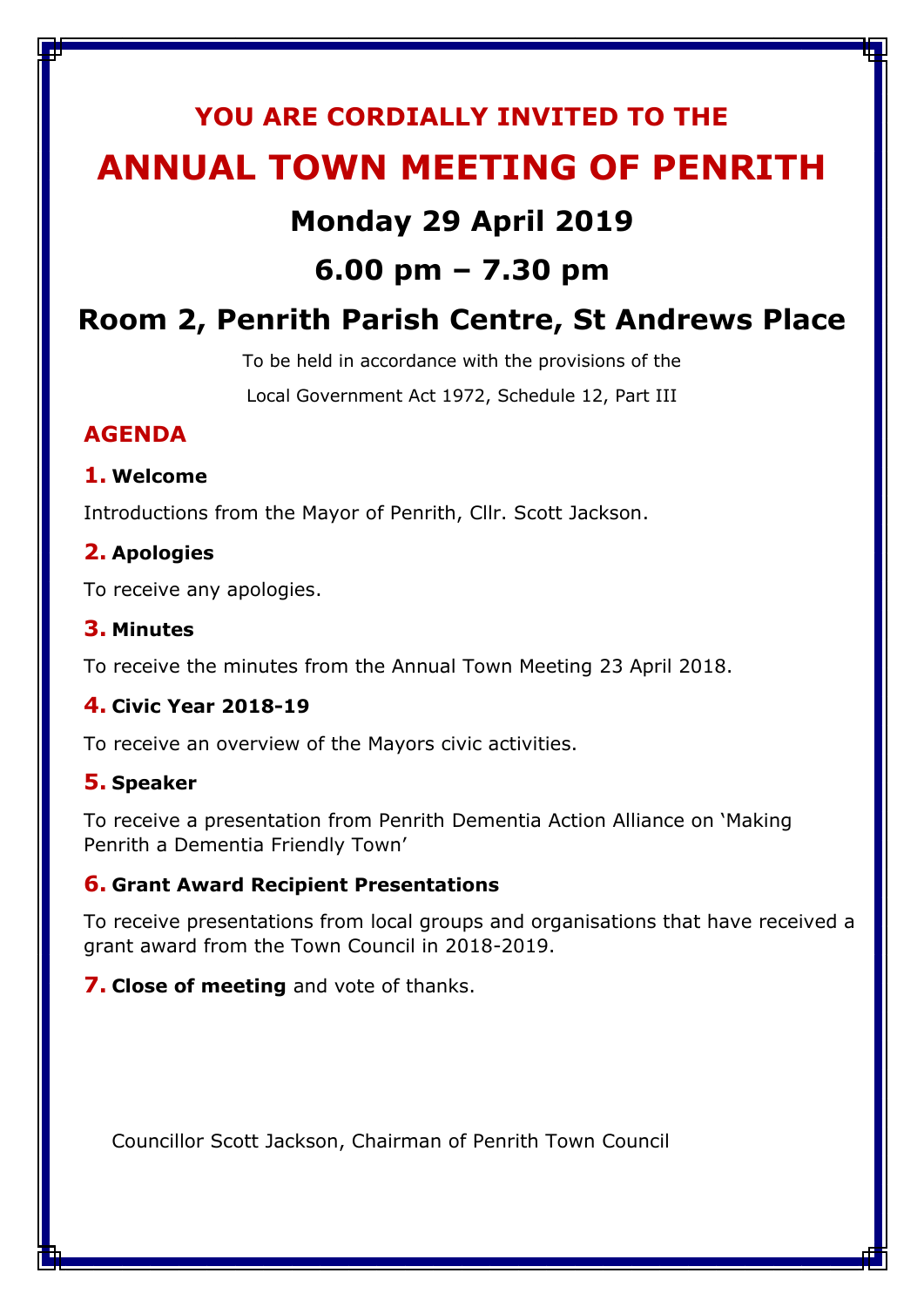# **ANNUAL TOWN MEETING OF PENRITH**

# **MINUTES OF THE MEETING HELD ON:**

# **MONDAY 23 APRIL 2018**

# **6.00 PM – 7.00 PM**

# **ROOM 2, PARISH CENTRE, ST ANDREWS PLACE**

### **ATM1718/01 Introductions and Welcome**

The Mayor, Cllr. Scott Jackson welcomed everyone present to the meeting.

### **ATM1718/02 Apologies**

The meeting heard apologies from Cllr. Kenyon, Cllr Lawson and the representative of the 106 Bus Partnership.

### **ATM1718/03 Minutes**

The meeting received the minutes from the Annual Town Meeting held on 24 April 2017 and agreed that the Mayor sign the minutes.

### **ATM1718/03 Civic Year 2017-18**

The meeting received an overview of the civic year from Cllr Scott Jackson, the Mayor of Penrith

Councillor Jackson said it had been a great honour to serve as Mayor and to represent Penrith at the events he had been invited to and thanked everyone for the opportunity. He had attended various engagements ranging from the 150 Year celebration of The Lady of The Lake at Ullswater to the opening of the Triple A Project at their new premises in Penrith. Cllr Jackson praised the residents and community groups for their enthusiasm and involvement in Cumbria/Britain in Bloom which was reflected in the comments made by the judges and the fact that the whole town had now been invited to enter Britain in Bloom.

# **ATM1718/04 Speaker**

The meeting received a presentation from the Triple A Project who are based in Penrith. The manager of the service which supports those with autism explained that she had sought to start the service initially to reduce offending for those with autism. An initial conference had attracted 83 professionals including the Police, Health Service etc. The project has now changed focus slightly and covers social issues, health and wellbeing, challenges and strengths as well as criminal justice. The success of the service is now being replicated throughout the county and has national recognition with the National Autistic Society looking to replicate the model elsewhere in the country.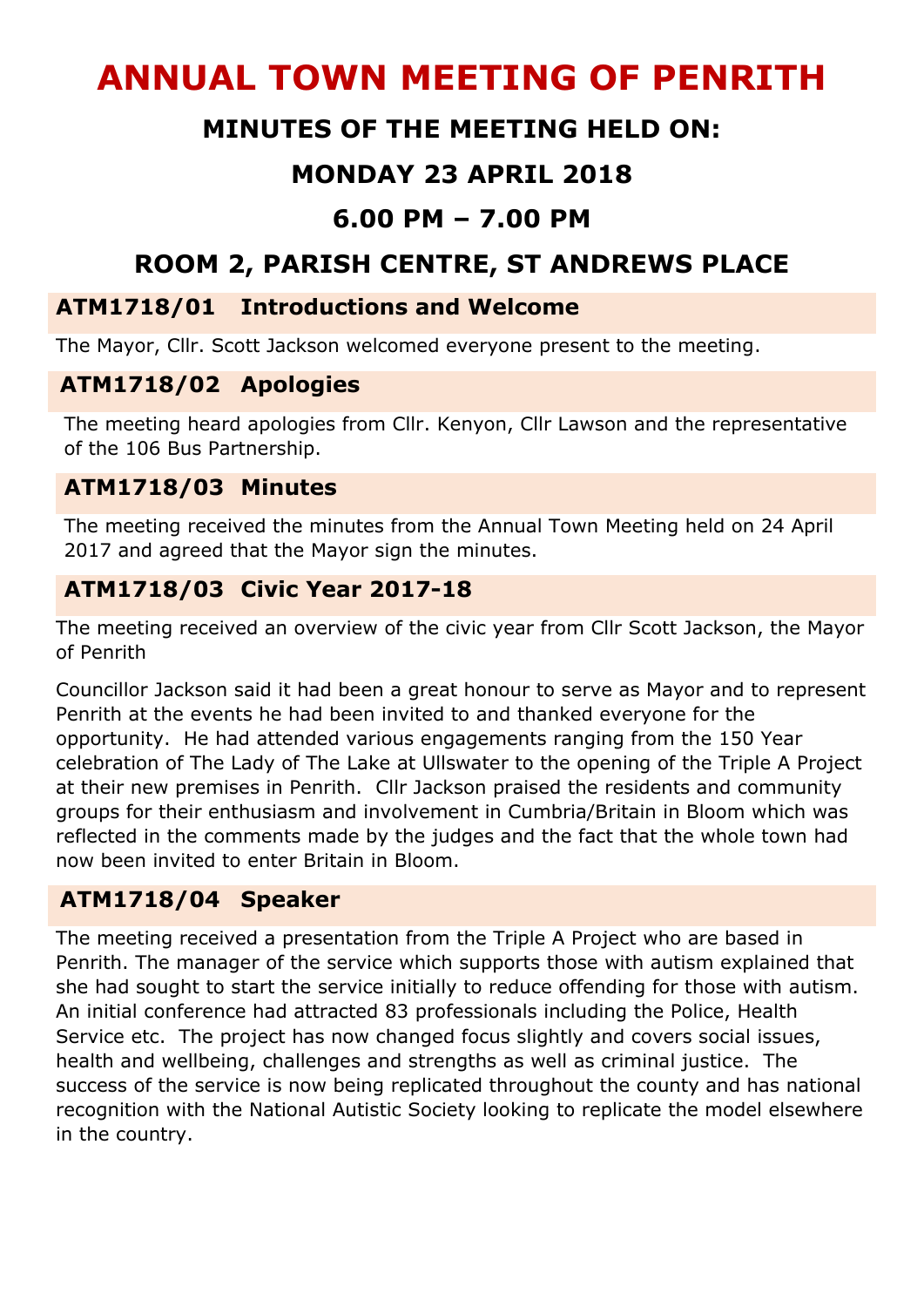Councillor Jackson thanked Triple A for their passion and vision in helping to make Penrith and the wider community a place where everyone could enjoy living.

# **ATM1718/05 Neighbourhood Plan**

Cllr. Baker, Chair of the Councils Neighbourhood Plan Group provided the meeting with an overview of the projects progress. It was explained that following the initial consultation a year ago, the group had considered all the responses and been working with the Planning Consultant to draw up policies and supporting actions that did not conflict with EDCs emerging Local Plan or national planning policies.

It was hoped that a draft document would be available shortly to enable more informal consultation to be undertaken before the process becomes more formalised. Following concern from a resident that there had been no public consultation on the proposals being made by EDC which had been in the local press, Councillor Baker assured those present that there would be consultation on the Neighbourhood Plan and urged everyone to get involved.

# **ATM1718/06 Grant Award Recipient Presentations**

The meeting received representations from:

- **Eden and South Lakeland Credit Union** explained that the funding provided had help fund promotional material which had led to an increase in enquiries for loans and greater footfall in the arcade office;
- **Penrith Beekeepers Association** stated that the funding had enabled them to purchase their own gazebo for use at events such as Apple Day at Acorn Bank to help educate and spread the message about the importance of bees;
- **Penrith Lions** had used the funding to support and expand the May Day celebrations, purchasing additional bunting and entertainment for the day;
- **Fairhill Community Group** explained that the funding had been invaluable in attracting matched funding from other sources to improve the play area. The field is attracting more use. The group are now looking to provide goal posts, an accessible patch for wheelchairs and pushchairs, benches and a wildflower area. They said they were looking forward to working with the Town Council who were now the owners of the field;
- **Eden Mencap** thanked the Town Council for its support and provided the good news that they had now purchased their building. The next step would be to upgrade it to make it fit for purpose and to enable the building to be shared with the wider community;
- **Penrith Chamber of Trade** had received funding for Penrith on a Plate (as part of the Food and Farming Festival) and for Penrith Goes Orange both of which drew people into the town;
- **North West Ambulance Service** received funding to place defibrillators in area of need. It was explained that Penrith has a high incidence of calls for cardiac arrest and defibs increase the chance of survival. Three new defibs have just been installed in the town and Cumbria County Council has given permission for new ones to be sited on lampposts. Following a question from the public it was explained that anyone needing a defib calls 999 who provides a keypad number for the nearest publicly accessible one;